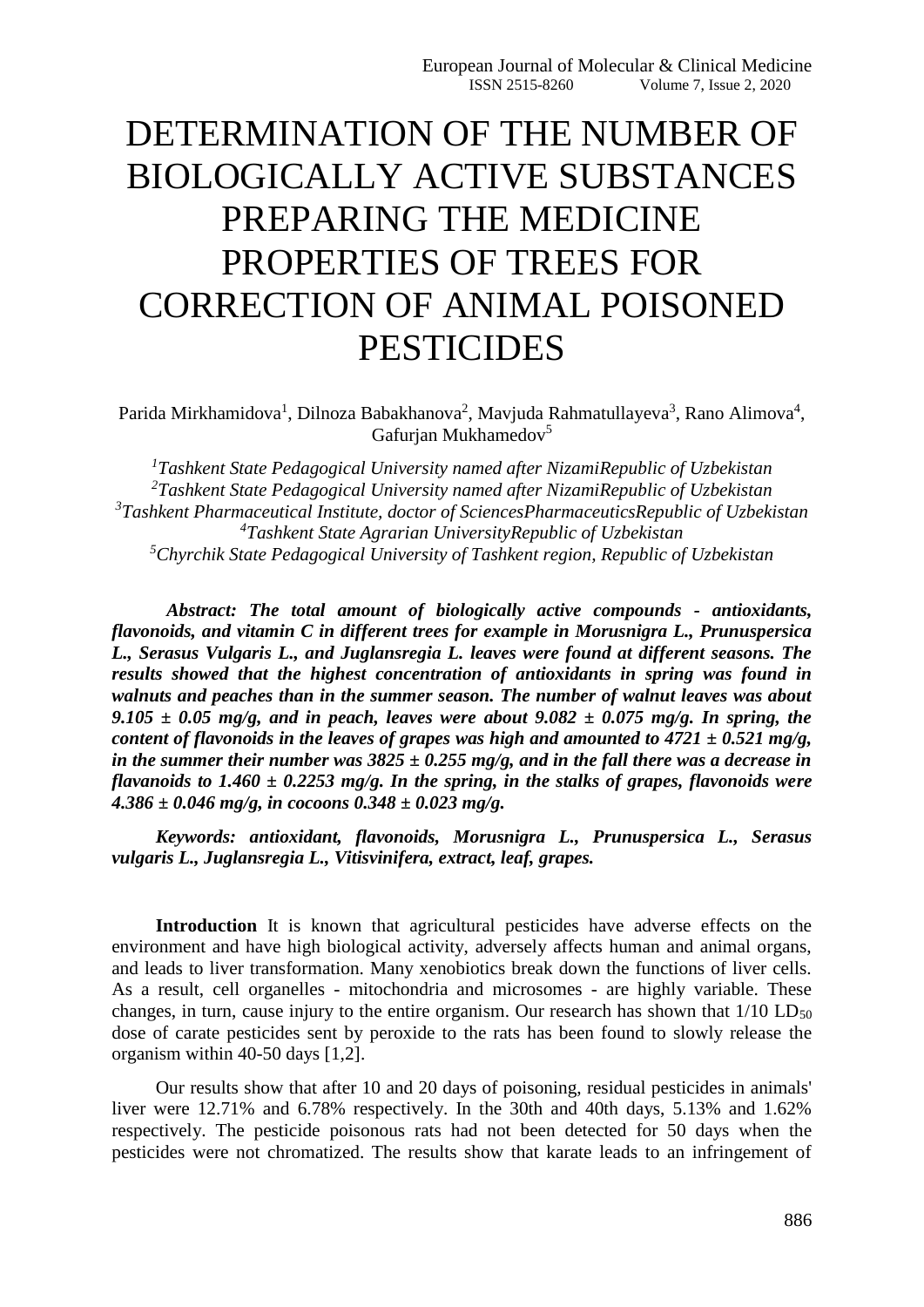several metabolism in the body and slowly leaves the body. At the same time, pesticides can change the structure of the membrane.

Also, there is an increase in perforated oxidation of lipids and changes in the number of fermental activity in liver mitochondria and microsomes under the influence of karate [2]. The most ingestion of enzymes was observed one day after the poisoning. After the poisoning, we observed that the rats that were injected with antioxidant herbs were restored to the liver mitochondria enzymes (citochrome-s-oxidase,  $Mg + 2-ATFase$ )[3]. We have found that several enzymes have changed in the liver of pregnant rats embryos[4, 5].

In our research, we have been searching for drugs that are cheaper and more affordable for correction, with antioxidant properties from local herbs. 5% of the leaves of herbs, which have the medicinal properties, have been extracted from the herbal extracts and 30 minutes after the poisoning, 4 days after 1 ml of extracts of medicinal herbs.

When the herbal leaf extract was injected with pesticide rats, it was observed that peroxidation of lipids was close to normal and that the activity of the enzymes was almost restored. On the 50th day of the poisoning, peroxidation of lipids and activation of membranic enzymes have been restored [1, 2]. This may allow the conclusion that it can be used to correlate the extract of medicinal herbs used in the research.

**The main purpose of our scientific work:** We detected the amount of vitamin C, total antioxidants, flavonoids, biologically active substances that demonstrate the antioxidant properties of extracts of walnuts, peaches and Morusalba leaf medicinal plants used for correction of pesticides poisoning.

Walnut is a healing plant and most important among fruit trees. The fruit of nuts increases the power of the mind and the mind by giving them strength. In the walnut fruit juice, there are 60-77% fat, protein, carbohydrates, vitamins C, E, K, B and P, carotene, iron, cobalt salts and other substances. The greenish crustacean of the ripe fruit is particularly rich in vitamin C. It also contains vitamins  $B_1$ ,  $B_2$ , carotene, hydroquinone compounds, and up to 25% digesters. In the walnut leaf there are also various biologically active substances. It contains 4-5% vitamin C, vitamin  $B_1$  and P, a large amount of carotene, inositol, hydroblyum, essential oils, flavonoids, ell age and gall ate acids, dyes, acids and compounds. The nut leaves of the walnut, nuts and fruit peel, have anti-inflammatory, bactericidal and fungicidal properties [6, 8,16,24].

Peach seeds contain fat, essential oil, amidaline glycoside, emulsion enzymes and other substances. The soft side of fruit contains carotenoids, sugars, vitamins  $B_1$ ,  $B_2$ , organic acids, essential oils, pectin, potassium and magnesium salts, microelements. Seeds of medicine are obtained from oil. The leaf is used as a rose. Fertility is generally used as a supportive agent in heart disease [6, 8,16,24].

The fruits of mulberry have a blood-repellent nature; improves metabolism, can be used as a lightweight lubricant. Bone healing on the hooks, treatment of wounds can be used to raise the leaf's temperature. Bark from the horns can be used to treat the wounds when the temperature rises [6,13].

## **Materials and methods**

Determination of the amount of vitamin C is based on the reduction of 2,6 dichlorophenolindophenol. The total amount of antioxidants was determined by Rogojin method [11]. The method is based on antioxidants oxidation of iron-III-chloride. In this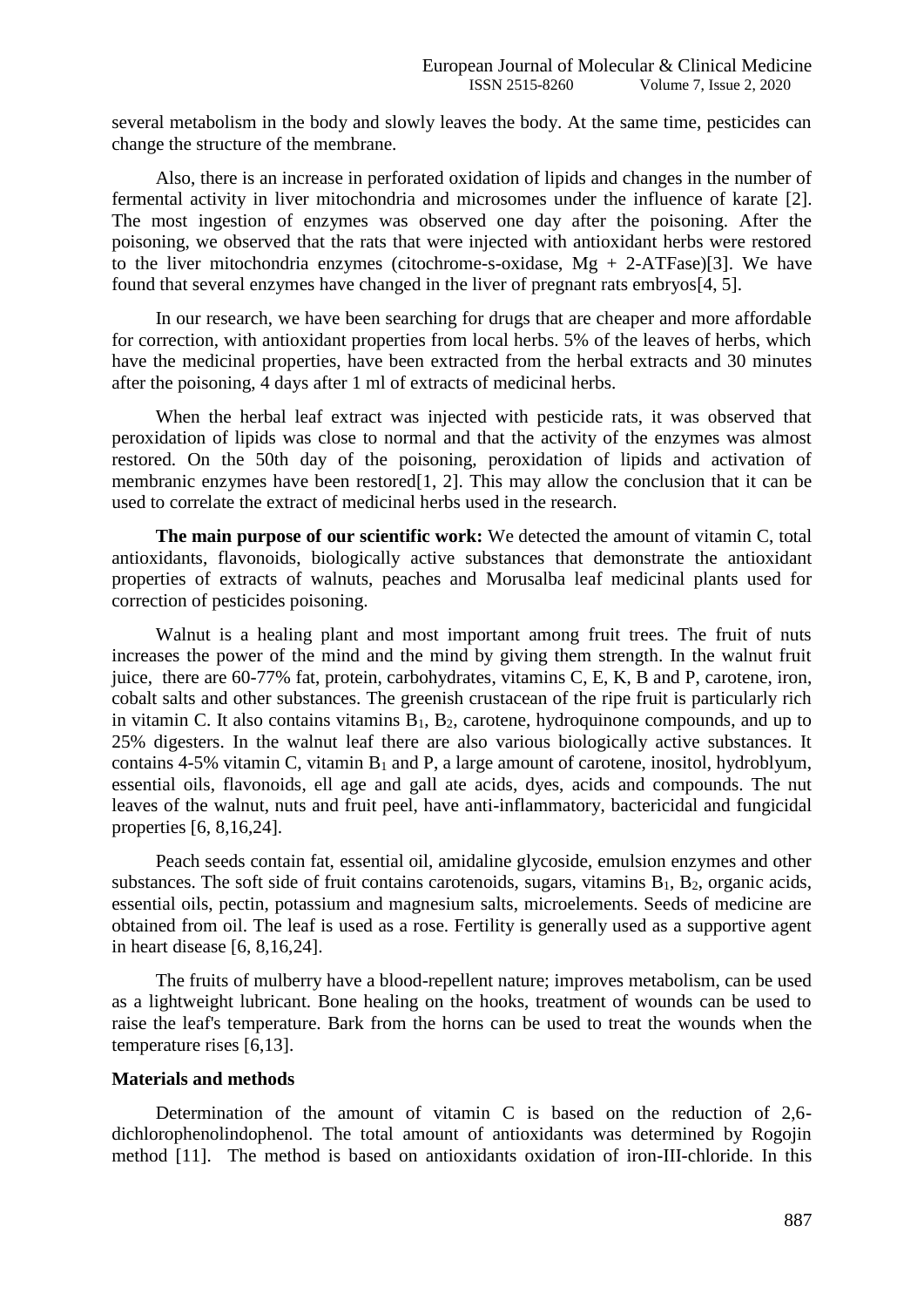process iron-III-chloride to iron-II-chloride is returned, its content is determined by the intensity of the color formed by addition of 0-phenanthroline.

Detection of biologically active substances - flavonoids was conducted at the Laboratory of Laboratory of Medicines Standardization of the Tashkent Pharmaceutical Institute [7,25].

*Getting the extract.* In order to extract extracts of leaf 3,0 kg to the reactor and separated by 1:5 ratio (70% ethyl alcohol) were removed and separated by bismaterials. The separation vesselwas held for 3 hours at  $40-50^{\circ}$ C. The hot discharge was poured and the process was repeated twice. The separator was cooled to room temperature and filtered, and the ethyl alcohol contained in the separation was discharged. The resulting cuttings were combined and dried at  $45 \pm 5$  ° C on Spray Dryer TP-S15 spray dryer. As a result, a delicate, rapidly moisturizing extract was obtained in 19% of brown, odorless, fragrant and fragrant extracts [8, 9].

The mulberry leaf was separated from the lynx. Dried medicinal herbal products were stored in paper bags, in dark and dry places, at room temperature and removed for analysis.

Walnut leaf was harvested in May. In the walnut, in May, unripe fruits were harvested and 70% alcohol solution was prepared.

Research objects were medicinal plants meeting the requirements of the relevant regulatory documents and permitted for use in medical practice and are presented in the table below (Table 1) [10].

Table 1

| T/p | Plants name, family           | Used part  | Impacting agents      | It should be used in |
|-----|-------------------------------|------------|-----------------------|----------------------|
|     |                               |            |                       | medicine             |
| 1.  | Trifolium L. pratense, Buters | leaf       | Vitamins,             | Anti-inflammatory,   |
|     | Fabaceace                     |            | Flavonides, vitamin   | bleeding.            |
|     |                               |            | C, excipients         | Tuberculosis in      |
|     | Juglandaceae – Walnuts        |            |                       | correcting           |
|     |                               |            |                       | pneumonia            |
| 2   | Greek walnuts, walnuts,       | <b>Not</b> | Vitamins,             | Vomiting, renal      |
|     | Juglans regia L.              | matured    | Flavonides, vitamin   | failure, liver,      |
|     |                               |            | C, excipients,        | arteriosclerosis,    |
|     |                               |            | hydrolyglon           | chronic intestinal   |
|     |                               |            |                       | tract, low blood     |
|     |                               |            |                       | pressure             |
| 3.  | Shoot, king-hold - Morus      | leaf       | Polysaccharides,      | Hypoglycemic,        |
|     | nigra L                       |            | flavonoids, acyclic   | cholesterol -        |
|     | Tutors - Moraceae.            |            | acids, excipients     | lowering,            |
|     |                               |            |                       | calm                 |
| 3.  | Category Vitis L. – Grape     | leaf       | <b>Essential oils</b> | It is calming to     |
|     | V. vinifera L.                |            | Flavonoids            | improve its          |
|     | Vitaceae - Tokolders -        |            | Organic Acids         | traditions           |
|     | Persica Mill. - Peaches       |            | Carotenoids, sugars,  | <b>Heart Disease</b> |
|     | P. vulgaris<br>Tour           | fruits     | vitamins S, V1, V2,   | Supporting           |
|     | Mill. - Peaches               |            | organic acids         | Instrument           |

## **Medicinal herbs selected for correction**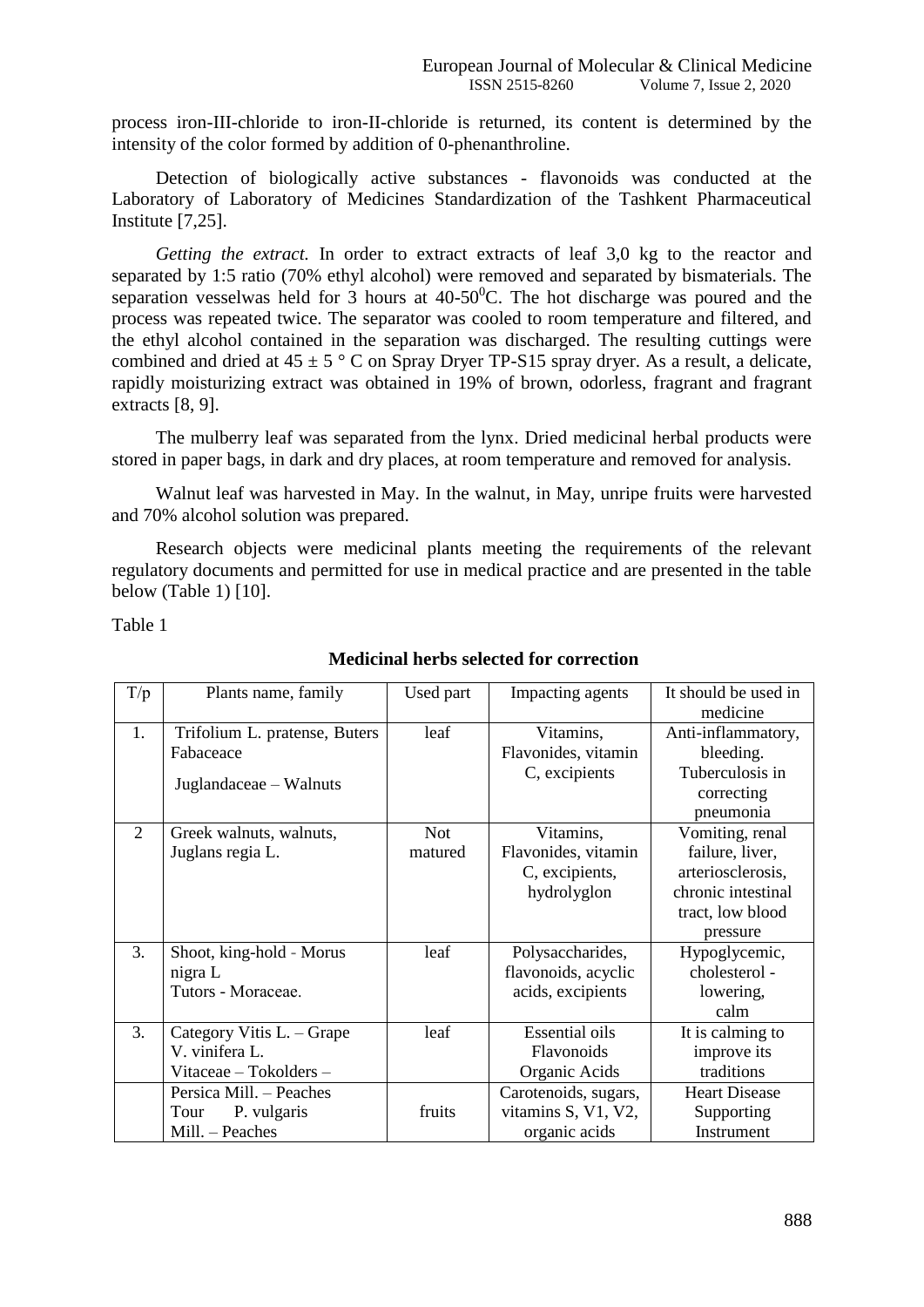## **Chemical and commodity analysis of plant collections**

XI - Examined the chemical composition and commodity analysis of plant specimens prepared according to the requirements of the State Pharmacopoeia [14].

At the same time, the most commonly accepted quality reactions and quantitative analysis methods and the relevant regulatory requirements were examined (Table 2) [7,14,15,26].

| Table 2: Results of chemical and commodity analysis of raw medicinal raw materials |  |  |  |
|------------------------------------------------------------------------------------|--|--|--|
| included in raw materials                                                          |  |  |  |

| Raw materials                                           | Walnut leaf       | Toe leaf         | <b>Morus</b><br>albaleaf | Peach barley            |
|---------------------------------------------------------|-------------------|------------------|--------------------------|-------------------------|
| Indicators                                              |                   |                  |                          |                         |
| Humidity,%                                              | 13.2              | 9.3              | 9.0                      | 12.8                    |
| Totalprofit,%                                           | 7.6               | 3.98             | 7.0                      | 9.2                     |
| 10% solution that does not<br>dissolve in chloride acid | 0.48              | 2.06             | 3.0                      | 1.1                     |
| Organiccompounds                                        | 0.4               | 1.4              | 0.4                      | 5.81                    |
| Mineralcompounds                                        | 0.3               | 1.2              | 0.5                      | 0.3                     |
| Groats 7 mm,%,                                          | 3                 | 4.0              | 3                        | 3                       |
| 0.5 mmelongatedthinsection,%                            | $\mathbf{1}$      | 1.5              | $\overline{2}$           | $\mathfrak{D}$          |
| Other regions of the plant (leaf,<br>foam),%            | 1.8               | 3.3              | 0.5                      | 0.4                     |
| Amount of the active substance                          | Flavonoids<br>9.4 | Additives<br>15% | Polisaxarid<br>10%       | Polsaxaridinuli<br>n 8% |

**Determination of the integrity of the raw materials was conducted in the following way**[12, 17-20]:

1. 1 g crushed raw material was put into a 50 ml conical tube. Over 20 ml of 50% alcohol was added at a temperature of 60°C for 15 minutes, was heated in a water bath using a refrigerant. Boiling was cooled to room temperature and the white paper was filtered. The filter was dropped by 1ml. 1 ml of 96% alcohol, 0.1 g of magnesium powder and 1 ml of concentrated chloride acid were added to the remaining solution. It has been observed that there is a slightly red color, which is typically flavonoid.

## *2. Reactions to flavonoids (synod reactions)*

- After 2 ml of solvent dissolved in a porcelain bottle, 2-3 ml of ethyl alcohol was dissolved in a water bath and 3-4 drops of concentrated hydrochloric acid was added and heated above magnesium metal and heated in a little water bath. The solution was red color.

- Add 2 ml of alcohol separation into the solution and add 5 drops of 1% AlCl<sub>3</sub> to the alcohol solution and the solution was dyed yellow.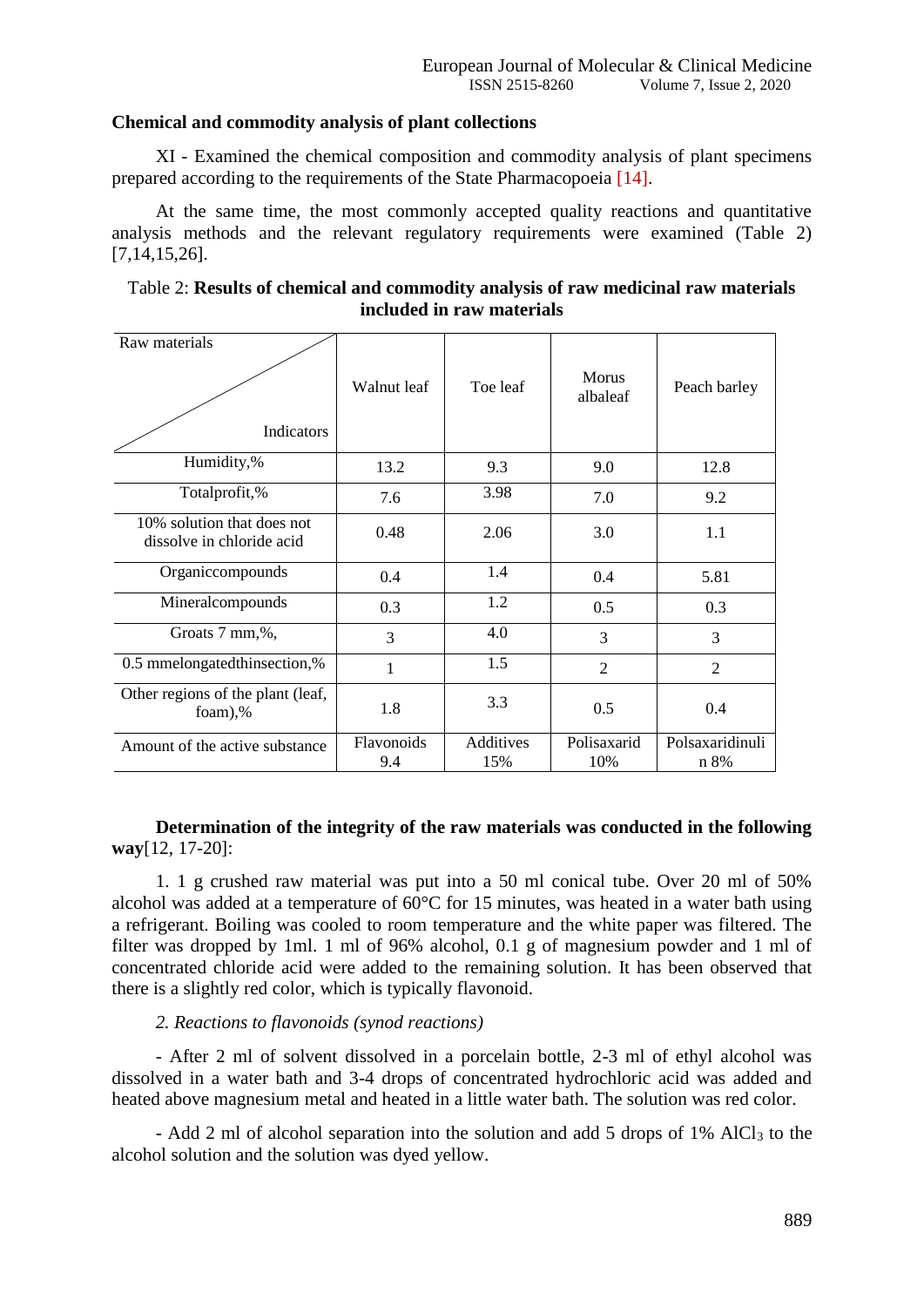- When adding 3-4 drops of 1% FeCl<sub>3</sub> solution to 2 ml of alcohol separation, a dark blue solution was formed.

- chromatography paper chromatogram on the chromatogram when the chromatogram is chromatographed on a chromatogram of chromatograms, chromatography paper chromatograms, chromatograms chromatography and chromatogram on 1% AlCl<sub>3</sub> from alcohol solution, with the addition of butanol fraction of the chromatography paper on the start line to the vinegar acid water  $(6: 4)$  R<sub>f</sub> $0.58$ ; 0.68 yellow spots appear.

The above mentioned quality reactions and chromatographic analysis have shown that there are flavonoids in the composition of medicinal plants such as walnuts, peaches and MorusAlba.

#### *3. Reaction to the coumarin compounds.*

Alcoholic separation of lactone reaction from walnuts, peaches, flakes and Morus alba leafs, as well as diatoreactivity, the red color of the brown color testify to the presence of coumarins in the product.

## *4. Quality reactions to saponins.*

- When the aqueous extract from the product is shaken hard, a constant foam has formed.

- When stable solution of 0.1 m NaOH (pH 13) with 0.1 m HCl (pH 1.0) was applied to the first of the solutions of 2 ml of aqueous dilutions, a constant foam was formed in both solutions in the same solids; but the foam level in the secondary alkaline solution was higher and stagnant (steroid saponins).

- chromatograms have a red orange color when the prepared aqueous extract is purified by chromatography and chromatogram on phosphorus hydrochloric acid at 25% solution at  $105\text{°C}$  for ten minutes at a temperature of 6:4. (sanonines)

5. To determine the presence of ingredients, the dry mass of crushed walnuts, peaches, vine and Morusalba leaves of 0.1 g was boiled for 10 minutes in 2-3 minutes. The mixture was cooled and filtered; Three or three drops of 1 ml of the filtrate were ironed with an ammonium acetate solution. The dark green color indicates the **presence of substances**.

### **Identification of flavonoids in the raw materials**

The bacterial fraction of the alcohol extract from the product was chromatographed on the start line using a droplet, and the cleaner kvertsetin and routine were tested by alcohol (standard). Chromatogramis placed in a chromatographed chamber containing a mixture of acetic acid: water (6:4). After 30-40 cm rising on the system chromatography paper, chromatogram was dried, detected in UV light, spotted and treated with AlCl<sub>3</sub> 1% alcohol solution and again under UV light. Chromatogram traces were identified by  $R_f$  0.27 kvertsetin and  $R_f$ 0.64 were routinely identified by using authentic witnesses (standards).

In the chromatogram, kvertsetin and Routine Flavonoid Characteristic of Routine  $R_f$ 0.51; 0.53; 0.51; The presence of 0.61 and 0.79% was found. They are still being studied.

**Determination of the sum of flavonoids.** 1,0793 g peach leaf 1.0675 Morus alba leaf, 1,0258 g walnut leaf was measured at a precision cake and placed in a 25 ml measuring tube. It was filled with 3 ml of 5% alumina chloride, 70% alcohol solution, and 1 drop of diluted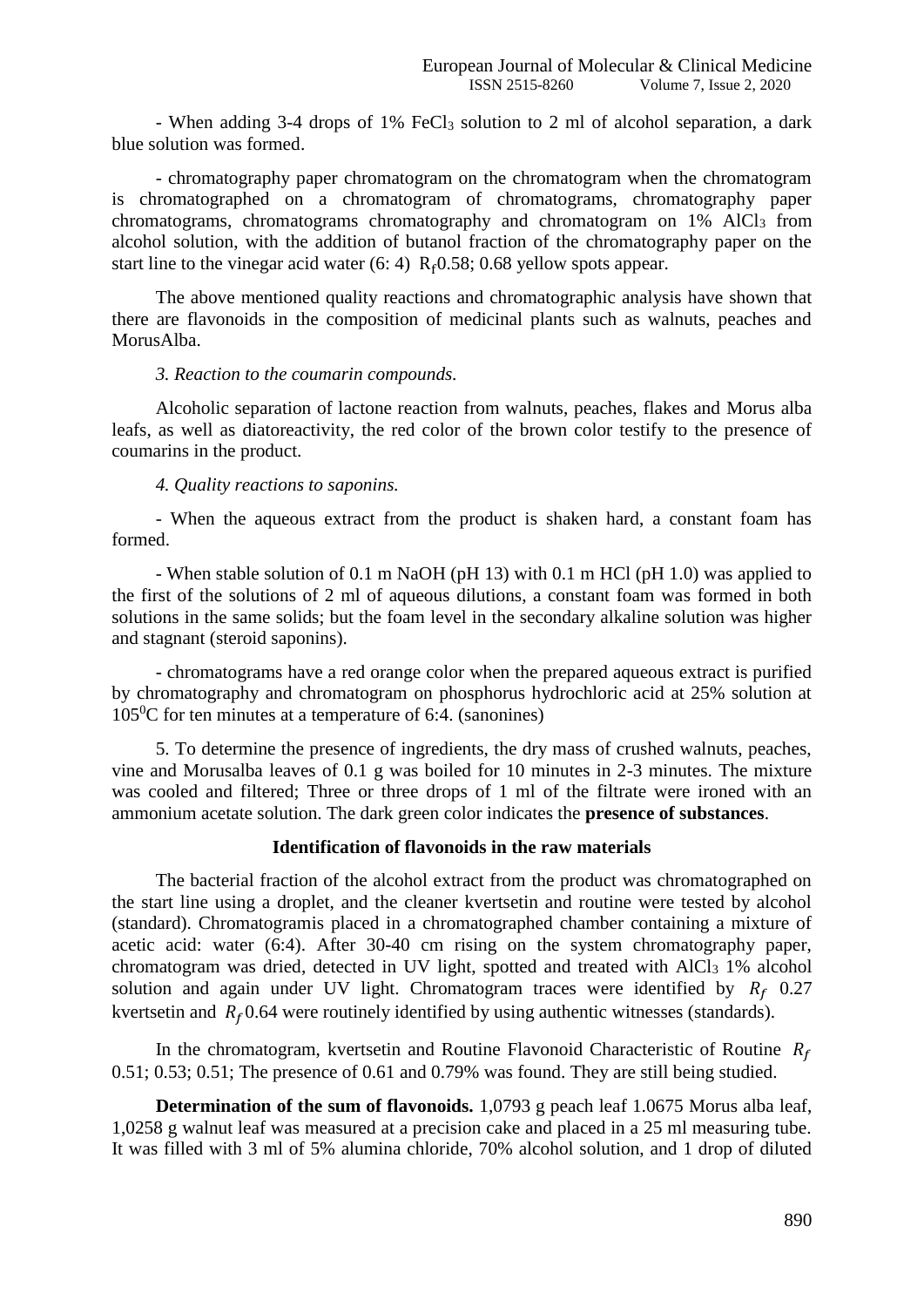acetic acid was added and 70% alcohol was added to the mark. After 40 minutes the optical density was measured at a density of 400 nm and thickness 10 mm in the cuvette.

In parallel, the optical density of the routine worker standard was measured.Flabanoid was calculated by the formula  $(X_{\%})$ :

$$
X = \frac{D_1 \cdot a_0 \cdot 25 \cdot 1 \cdot P \cdot 100}{D_0 \cdot 3 \cdot 100 \cdot 25 \cdot 100} = \frac{D_1 \cdot a_0 \cdot P}{D_0 \cdot 300};
$$

 $D_1$ – optical density of the detected solution;

 $D_0$  – optical density of the standard sample solution;

 $a_0$  – standard specimen hood, g;

*Р* – standard pattern follow-up routine,%.

Results of the analysis and metrological characteristics of the survey are given in Table 3.

Table 3: **Determination of the amount of flavonoid in the sample**

| Examples           | Optical<br>density, D                               | Routine<br>amount,%                            | Metrological characteristics                                                                                                                                                                                                                           |
|--------------------|-----------------------------------------------------|------------------------------------------------|--------------------------------------------------------------------------------------------------------------------------------------------------------------------------------------------------------------------------------------------------------|
| Peachleaf          | 0.38688<br>0.39211<br>0.39189<br>0.38901<br>0.39013 | 0.7561<br>0.7586<br>0.7589<br>0.7694<br>0.7784 | $\overline{x}$ = 0.7643; $f = 4$ ; T= (95%:4) = 2.78;<br>$S^2 = 0.00008843$ ; S = 0.009404; $S_{\overline{Y}} = 0.004205$ ;<br>$\Delta X = 0.02614$ ; $\overline{\Delta X} = 0.002614$ ; $\mathcal{E} = 3.42\%$ ;<br>$\overline{\varepsilon}$ = 1.54%  |
| Walnutleaf         | 0.74739<br>0.74648<br>0.74679<br>0.74722<br>0.74596 | 1.5232<br>1.5344<br>1.5864<br>1.5984<br>1.5746 | $\overline{x}$ = 1.5634; $f = 4$ ; T= (95%:4) = 2.78;<br>$S^2 = 0.00108412$ ; S = 0.00329259; $S_{\overline{X}} = 0.014773$ ;<br>$\Delta X = 0.09154$ ; $\overline{\Delta X} = 0.00238$ ; $\mathcal{E} = 0.35\%$ ;<br>$\overline{\varepsilon}$ = 0.16% |
| Morus alba<br>leaf | 0.36609<br>0.36706<br>0.36334<br>0.36567<br>0.36887 | 0.7192<br>0.7245<br>0.7224<br>0.7365<br>0.7295 | $\overline{x}$ = 0.721; $f = 4$ ; T= (95%:4) = 2.78;<br>$S^2 = 0.00000368$ ; S = 0.001918; $S_{\overline{X}} = 0.000858$ ;<br>$\Delta X = 0.00533; \overline{\Delta X} = 0.04095; \ \mathcal{E} = 5.85\%;$<br>$\mathcal{E} = 2.62\%$                   |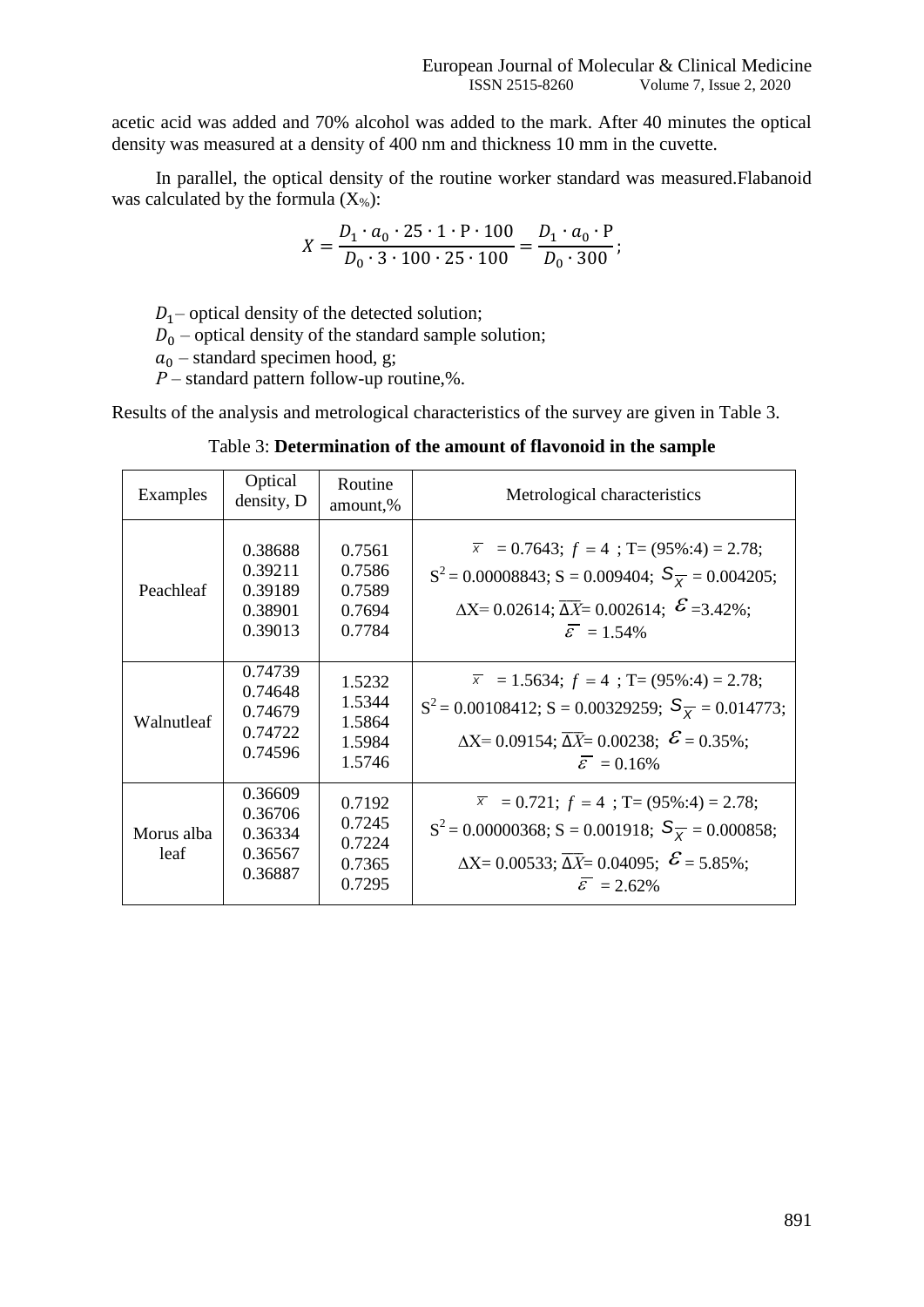

**Picture 1. The UF - spectrum of the routine working standard**



**Picture 2. Peach leaf UF - spectrum**



**Picture 3. Morusalba leaf UF - spectrum**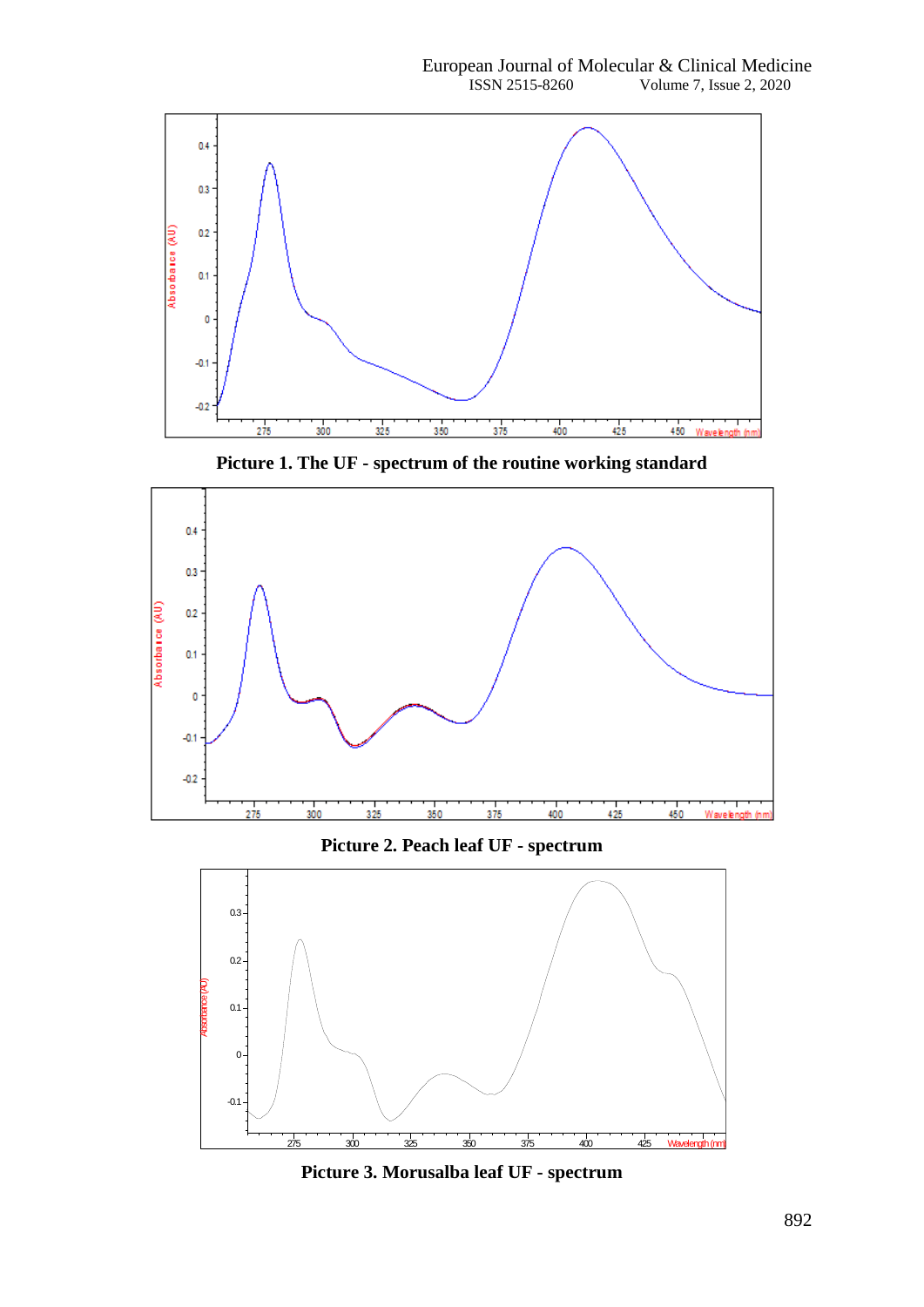

**Picture 4. Walnut leaf UF - spectrum**

*Determination of the total flavonoids content of 40% alcohol in the morning, 40% alcohol leaf, and 70% alcohol leaf.*

Extracts filtered through paper. Remove 3 ml from the filtrate and put into a 25 ml measuring tube. It was filled with 3 ml of 5% aluminum chloride in 70% alcohol solution and 1 drop of diluted acetic acid was added and 70% alcohol was added to the marker. The solution was prepared in the same manner as in the aluminum chloride solution. After 40 min, the optical density of the solution was measured at a wavelength of 400 nm and a thickness of 10 mm in the cuvette.

In parallel, the optical density of the routine worker standard was measured. Flavonoid was calculated by the formula  $(X_{\%})$ :

$$
X = \frac{D_1 \cdot a_0 \cdot 25 \cdot 1 \cdot P \cdot 100}{D_0 \cdot 3 \cdot 100 \cdot 25 \cdot 100} = \frac{D_1 \cdot a_0 \cdot P}{D_0 \cdot 300};
$$

 $D_1$ – is the optical density of the detected solution;

 $D_0$  – optical density of the standard sample solution;

 $a_0$  – standard specimen hood, g;

*Р* – standard pattern follow-up routine,%.

*Determination of flavonoids content of peach leaf with 70% alcohol extract, walnut leaf 70% alcohol extract, and walnut fruit 40% alcohol extracts.* Filters are filtered through paper. Remove 5 ml from the filtrate and insert into a 25 ml measuring pouch and deliver 70% alcohol to the marker. The resulting solution was diluted with 3 ml and placed in a 25 ml measuring tube. It is filled with 3 ml of 5% aluminum chloride solution containing 70% alcohol solution and 1 drop of diluted acetic acid is added and 70% alcohol is added to the marker. The solution was prepared in the same manner as in the aluminum chloride solution. After 40 min, the optical density of the solution was measured at a wavelength of 400 nm and a thickness of 10 mm in the cuvette.

In parallel, the optical density of the routine worker standard was measured.

Flavonoid was dissolved by the formula  $(X_{\%})$ :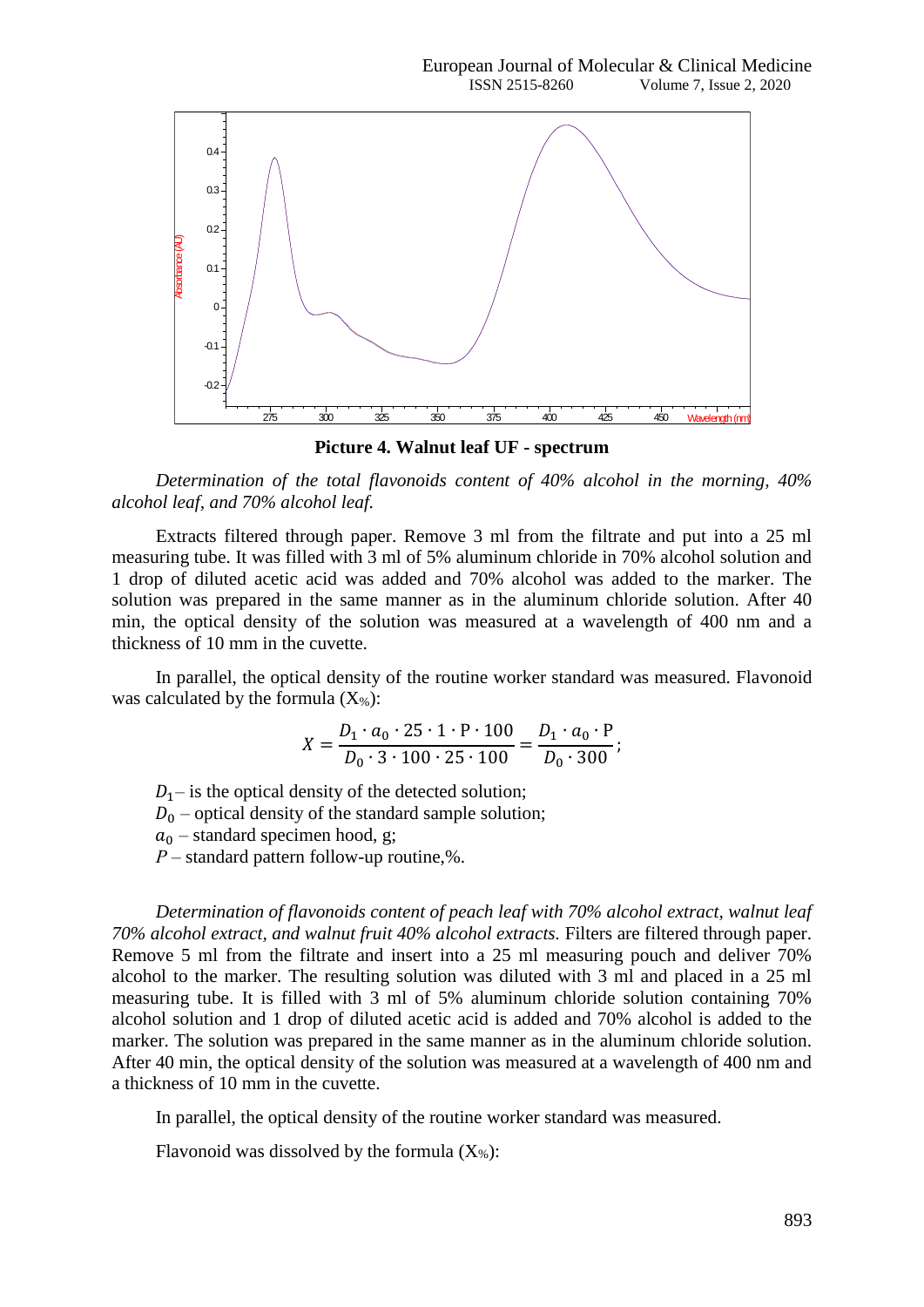European Journal of Molecular & Clinical Medicine ISSN 2515-8260 Volume 7, Issue 2, 2020

$$
X = \frac{D_1 \cdot a_0 \cdot 25 \cdot 25 \cdot 1 \cdot P \cdot 100}{D_0 \cdot 5 \cdot 3 \cdot 100 \cdot 25 \cdot 100} = \frac{D_1 \cdot a_0 \cdot P}{D_0 \cdot 60};
$$

 $D_1$ – is the optical density of the detected solution;

 $D_0$  – optical density of the standard sample solution;

 $a_0$  – standard specimen hood, g;

*Р* – standard pattern follow-up routine,%.

*Prepare standard sample solution.* 0.05 g (net cake) Routine worker standard sample was packed into a measuring pad of 100 ml and dissolved in 70% alcohol and delivered to a mark of 70% alcohol. The resulting solution was diluted 1 ml and placed in a 25 ml measuring tube. It is filled with 1% drops of diluted acetic acid in a solution of 3 ml of 5% aluminum chloride solution containing 70% of alcohol, and 70% alcohol is added to the mark. The solution was prepared in the same manner as in the aluminum chloride solution. After 40 min, the optical density of the solution was measured at a density of 400 nm and a thickness of 10 mm in the coat (Table 4) [7, 8, 21, 22].

Table 4: **Determination of the amount of flavonoid in the sample**

| Examples                                      | Optical<br>density, D                               | Routine<br>amount,%                                 | Metrological characteristics                                                                                                                                                                                                                                                            |
|-----------------------------------------------|-----------------------------------------------------|-----------------------------------------------------|-----------------------------------------------------------------------------------------------------------------------------------------------------------------------------------------------------------------------------------------------------------------------------------------|
| Vine 40%<br>alcoholcon<br>sumption            | 0.12266<br>0.12308<br>0.12686<br>0.12476<br>0.12287 | 0.00354<br>0.00351<br>0.00355<br>0.00359<br>0.00358 | $\overline{x}$ = 0.003551; $f = 4$ ; T= (95%:4) = 2.78;<br>$S^2 = 0.0000000009$ ; S = 0.000029442;<br>$S_{\overline{X}} = 0.00001317;$<br>$\Delta X = 0.00008185$ ; $\overline{\Delta X} = 0.0005660$ ; $\mathcal{E} = 2.3052\%$ ;<br>$\overline{\mathcal{E}}=1.0309\%$                 |
| Vine leaf<br>extract is<br>40%<br>alcohol     | 0.34311<br>0.34301<br>0.34288<br>0.34301<br>0.34301 | 0.00987<br>0.00987<br>0.00986<br>0.00988<br>0.00989 | $= 0.009874$ ; $f = 4$ ; T= (95%:4) = 2.78;<br>$\overline{x}$<br>$S^2 = 0.0000000001$ ; S = 0.0000114018;<br>$S_{\overline{X}} = 0.000005099;$<br>$\Delta X = 0.0000316919; \overline{\Delta X} = 0.0000141753;$<br>$\mathcal{E} = 0.32\%$ ; $\bar{\mathcal{E}} = 0.14\%$               |
| Walnut<br>fruit, 40%<br>alcoholic<br>extract  | 0.20405<br>0.20240<br>0.20089<br>0.20405<br>0.20605 | 0.00378<br>0.00379<br>0.00377<br>0.00379<br>0.00378 | $\overline{x}$ = 0.003782; $f = 4$ ; T= (95%:4) = 2.78;<br>$S^2 = 0.0000000001$ ; S = 0.00000837;<br>$S_{\overline{X}} = 0.000005742;$<br>$\Delta X = 0.00002326; \overline{\Delta X} = 0.0000104;$<br>$\mathcal{E} = 0.62\%$ ; $\bar{\mathcal{E}} = 0.28\%$                            |
| Vineleaf<br>70%<br>alcohol<br>consumpti<br>on | 0.17371<br>0.17428<br>0.17227<br>0.17342<br>0.17342 | 0.00498<br>0.00499<br>0.00497<br>0.00498<br>0.00499 | $\overline{x}$ = 0.004982; $f = 4$ ; T= (95%:4) = 2.78;<br>$S^2 = 0.0000000001$ ; S = 0.00000837;<br>$S_{\overline{X}} = 0.0000232591;$<br>$\Delta X = 0.0000104018$ ; $\overline{\Delta X} = 0.0000104$ ;<br>$\mathcal{E} = 0.47\%$ ; $\bar{\mathcal{E}} = 0.21\%$                     |
| Peach leaf<br>is 70%<br>alcoholic<br>extract  | 0.35792<br>0.35795<br>0.35797<br>0.35785            | 0.05148<br>0.05149<br>0.05149<br>0.05149<br>0.05150 | $\overline{x}$ = 0.004982; $f = 4$ ; T= (95%:4) = 2.78;<br>$S^2 = 0.0000000001$ ; S = 0.00000837;<br>$S_{\overline{X}} = 0.0000232591;$<br>$\Delta X = 0.0000104018$ ; $\overline{\Delta X} = 0.0000104$ ;<br>$\overline{x}$ $\mathcal{E} = 0.47\%$ ; $\overline{\mathcal{E}} = 0.21\%$ |
| Walnut<br>leaf $70%$<br>alcoholic<br>extract  | 0.46924<br>0.46924<br>0.46950<br>0.46937<br>0.46885 | 0.06751<br>0.06752<br>0.06753<br>0.06755<br>0.06754 | $= 0.006753$ ; $f = 4$ ; T= (95%:4) = 2.78;<br>$\overline{x}$<br>$S^2 = 0.0000000001$ ; S = 0.000001581;<br>$S_{\overline{X}} = 0.000000707;$<br>$\Delta X = 0.000004396; \overline{\Delta X} = 0.000001966;$<br>$\mathcal{E} = 0.065\%$ ; $\overline{\mathcal{E}} = 0.029\%$           |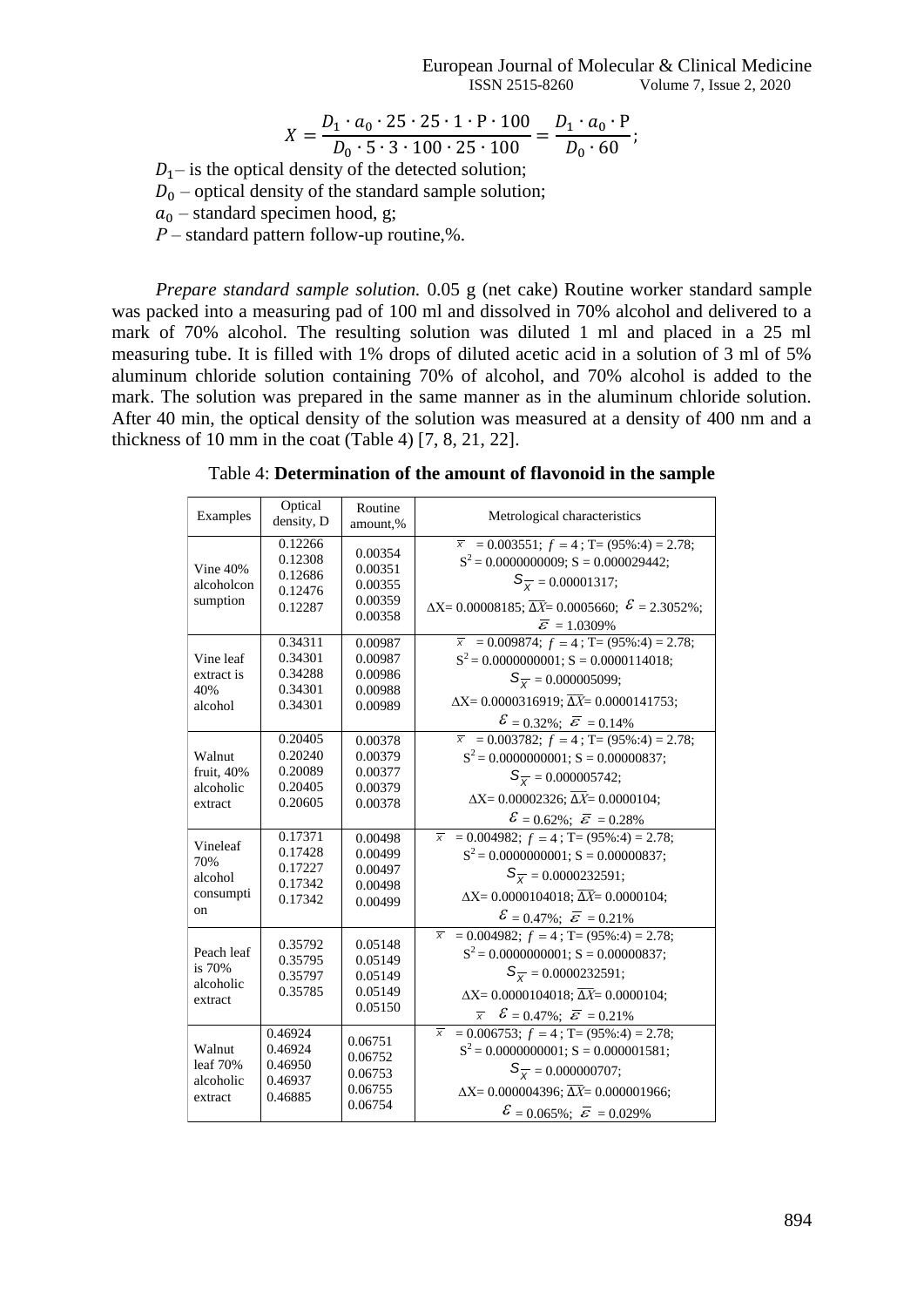In addition, we have studied vitamin C and common antioxidants from biologically active substances in our research. As you know, vitamins, which have high antioxidant properties, are vitamin C. In this regard, we have identified the amount of vitamin C in the spring, summer and autumn seasons from the herbaceous leaves.

The results showed that the highest yields of plants in the shootout, peach and walnut leaves were found in different seasons: 10.8 mg% in peanut leaf, 79.2% in peach leaf, 52.8% in walnut.

Our research has shown that the amount of vitamin C in various seasons is variable, with its high concentration in the Morusalba leaf, in spring it is  $81.87 \text{ mg}\%$ , in the summer -140.8 mg% and in the autumn - 88mg (Picture 5).



Picture 5: **Vitamin C content in different seasons in plants showing antioxidant properties (mg%).**

The highest concentration of antioxidants in the summer was detected in the leaves of peaches and peaches, and its value in nut leaves was  $9.105 \pm 0.05$  mg / g and peach leaf –  $9.082 \pm 0.075$  mg / g. Spring walnut was  $3.61 \pm 0.07$  mg / g and  $5.7 \pm 0.07$  mg / g in autumn. In his fertility, the total amount of antioxidants was lower than that of the leaves. The total amount of antioxidants extracted from shutut leaf was  $4.65 \pm 0.55$  mg / g in the spring, and  $2.693 \pm 0.29$  mg / g in the spring, and decreased by autumn by  $0.233 \pm 0.07$  mg / g was equal. Morusalba's boiling is used for the treatment of diabetes, skin diseases [6]. The total antioxidant content of the herbaceous plant and leaf was higher in the summer and was  $6.88 \pm$  $0.11$  mg / g (Picture 6).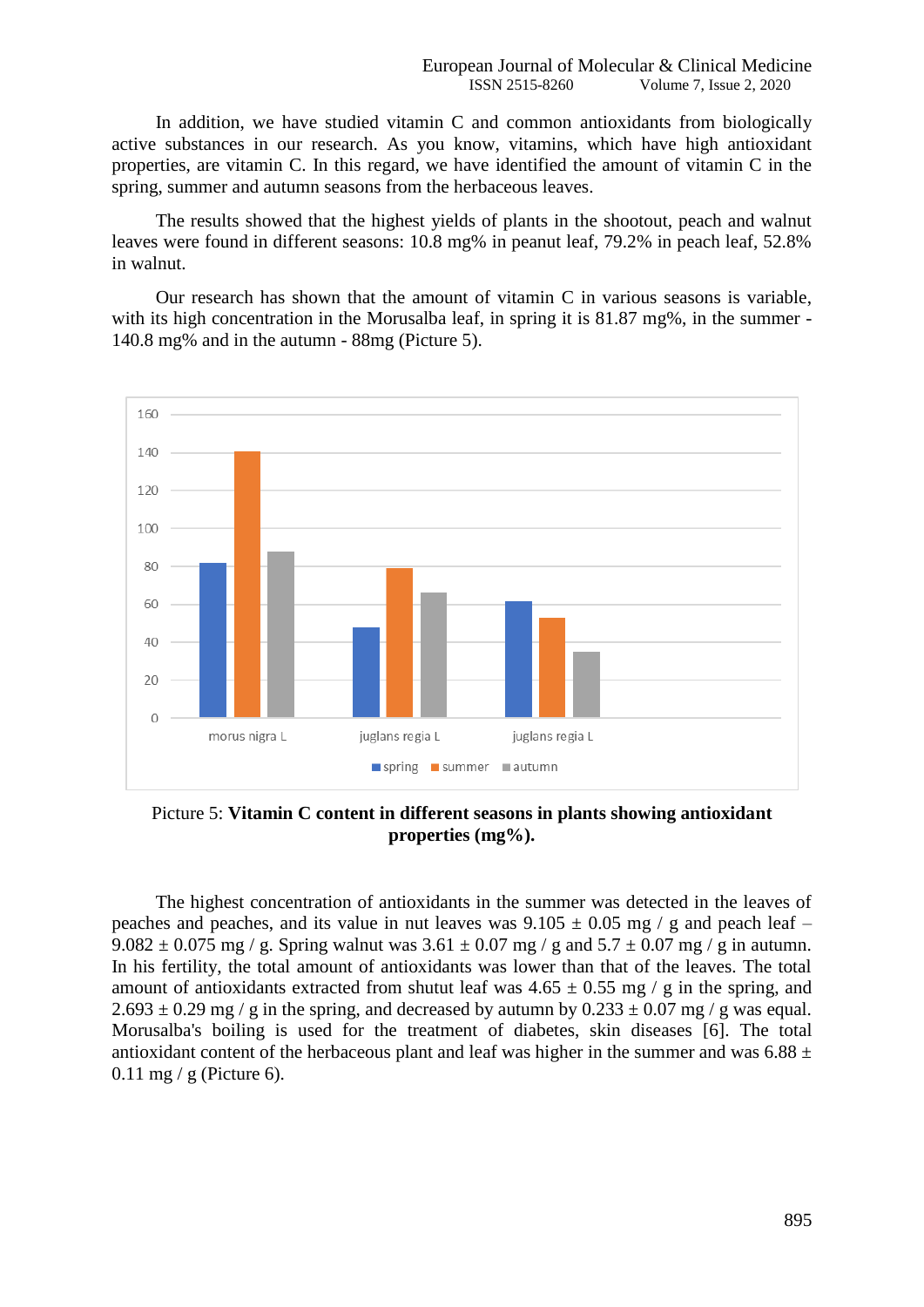

Picture 6: *Total amount of antioxidants in different fruit trees (mg/g).*

The vine leaves contain vitamin C, 2% sugar, as well as carotene, kvertsetin, betaine, protokatexinate acid. In Central Asian folk medicine, young vine leaves and branches were used for the treatment of hypertension and diabetes [6].

The total amount of antioxidants in the cherry tree leaves was  $6.63 \pm 0.3341$  mg / g,  $4.632 \pm 0.109$  mg / g in the summer, and  $3.08 \pm 0.079$  mg / g in the fruit.

Can be used for hepatitis treatment with fresh leaves. Boiling of all fruits, leaves and branches has anti-inflammatory, rheumatic and bleeding properties[6, 12].

Thus, in the leaves of some fruit trees showing antioxidant properties, there were common antioxidants, the highest amount of ulcers was found in the summer of walnuts and peaches.

## **Conclusions**

Our research revealed that there are biologically active compounds in peaches, walnuts, and shrubs that show antioxidant properties in different seasons.

The findings show that there are flavonoids in medicinal plants, such as peaches, walnuts, and Morusalba leafs, and its high concentration is determined in walnut leaf.

Thus, vitamin C, flavonoids, which have antioxidant properties in medicinal herbs, can be used for correction of poisoning with pesticides from their extracts because they contain general antioxidants.

## **References**

[1] Alimbabayeva N.T., Mirhamidova P., Isabekova М.А., Zikiryaev V., Fayzullaev S.S. Antioxidant Kolichestv karate on active mitochondrial enzyme hepatocytes. The Uzbek Biological Journal. 2005, No. 4.p 15-19.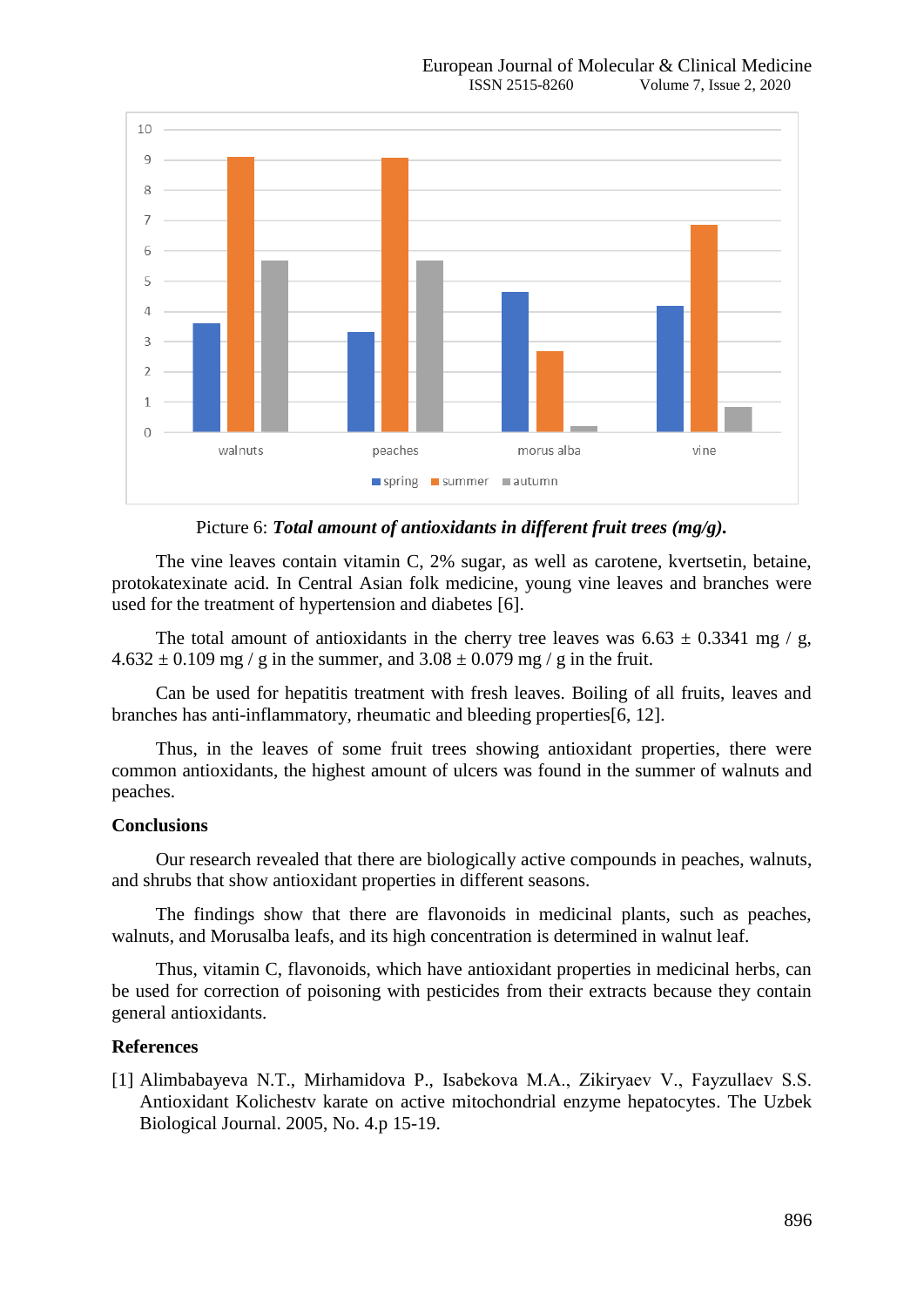- [2] Alimbabayeva N.T., Khalitova R.A., Mirhamidova P., Tutundjan A.А., Zikiryaev A., Fayzullaev S.S. The effect of karate on lipid peroxidation in mitochondrich and microsomes of rat biscuits. The Uzbek Biological Journal. 2005, No. 6.p 1-17.
- [3] Mirhamidova P., Alimbabayeva N.T., IsabekovaM.A., Sulieva Z.A. Study of the effect of the residual amount of karate pyrethroid in the liver on the activity of membrane-bound enzymes.TheVestnikNUUz. 2011, № 3, p 93-96.
- [4] Seydalieva L.T., Mirhamidova P., Alimbabayeva N.T., Mirhamidova N.G. Study of the effect of karate pesticide on the activity of the liver MOC in rat embryos.The VestnikNUUz. 2013, № 4, p 172-174.
- [5] Seydalieva L.T., Mirhamidova P., Alimbabayeva N.T., Mirhamidova N.G. Correlation RAFom Dysthymic Pesticides Karate et activated tsitochroma R-450 pecheniembrionovkrys. Bulletin of the Karakalpak branch of the Academy of Sciences of the Republic of Uzbekistan.2014, № 1 (234), p 76-78.
- [6] IbragimovA.Ya. Healthy benefits. Tashkent. 2016,404
- [7] Columns with stigmas of corn FSP 42 Uz 20900059-1564-2015;
- [8] Rakhmatullaeva M.M. Obtaining and standardization of medicines: Diabenitis, Diagnikon, Stibio and Uroconitis. Dissertation Candidate of Pharmaceutical Sciences - Tashkent, 2016. –p 221.
- [9] KorulkinD.Yu. Natural flavonoids. Novosibirsk: Akademicheskoeizd-vo "Teo", 2007. p 232
- [10] Mullajanova M.T. Pharmacognostic study of medicinal sweet clover growing in Uzbekistan.Dissertation Candidate of Pharmaceutical Sciences - Tashkent, 2007. p 21 p.
- [11] 11.Rogojin V.V., Rogojina T.V. Workshop on biochemistry of agricultural products. Saint - Petersburg, GIOGD. 2016, p 477.
- [12] Muhtorov M. 1,000 cases for 1000 cases. The opposite. "Nasaf" publishing house. 2009, p. 271.
- [13] Holmatov XX, Ahmedov O. A. Pharmacognosy. Tashkent. 2006, p. 822.
- [14] State Pharmacopoeia of the USSR. -XI.Izd. -M .: Medical, 1989. № 1. p 266.
- [15] State Pharmacopoeia of the USSR. -XI. Izd. -M .: Medical, 1989. № 2.p 400.
- [16] Bobylev RV, Goyadunova GP, Ivanova L.A. Technology of dosage forms: Textbook in 2 volumes. - Volume 2 / Under. ed. Ivanova L.A. - M .: Medicine, -1991. -p 544
- [17] Kazitsyna L.A., Kupletskaya N.B. The use of UV, IR, and NMR spectroscopy in organic chemistry. Textbook allowance for universities. - M .: Higher school, 1971. –p 264.
- [18] Farmanova N.T. Development and standardization of a new diuretic collection based on local medicinal plant materials: Candidate of Pharmaceutical Sciences. -Tashkent, p 2007. - 23
- [19] BokarevaS.Yu., Jukovich EN, Pribytkova LA, Sharikova LA, T.F. Prybytkova, Sharikova LA, Slueva E.K. Standardization of a liquid extract of Eleutherococcus // Pharmaceutical chemistry and pharmacognosy. - Moscow, 2006. - №8. p. 15-18.
- [20] Farmanova N.T., Urmanova F., Sultanbaeva N.M. Standardization of a new hypoglycemic collection // Pharmaceutical journal. - Tashkent. - Tashkent, 2013.-No. 4. p40-42.
- [21] GOST 9412-93; Tsh-641802955301-2006.
- [22] NerbaAervaeLanatae FSP 42 Uz-209000591710 2015
- [23] Rakhmatullaeva M. M., Aminov SN, Tuxtaev X.R. Standardization, including "Urokonit" // "VESTNIK" of the South-Kazakhstan state pharmaceutical academy Republican scientific journal -Kazakhstan. - 2015.-No. 4 (73), - p 133-136.
- [24] Mashkovskiy M.D. Medicines. Look at 9. M., 1980. T. 1. –p 135 137.